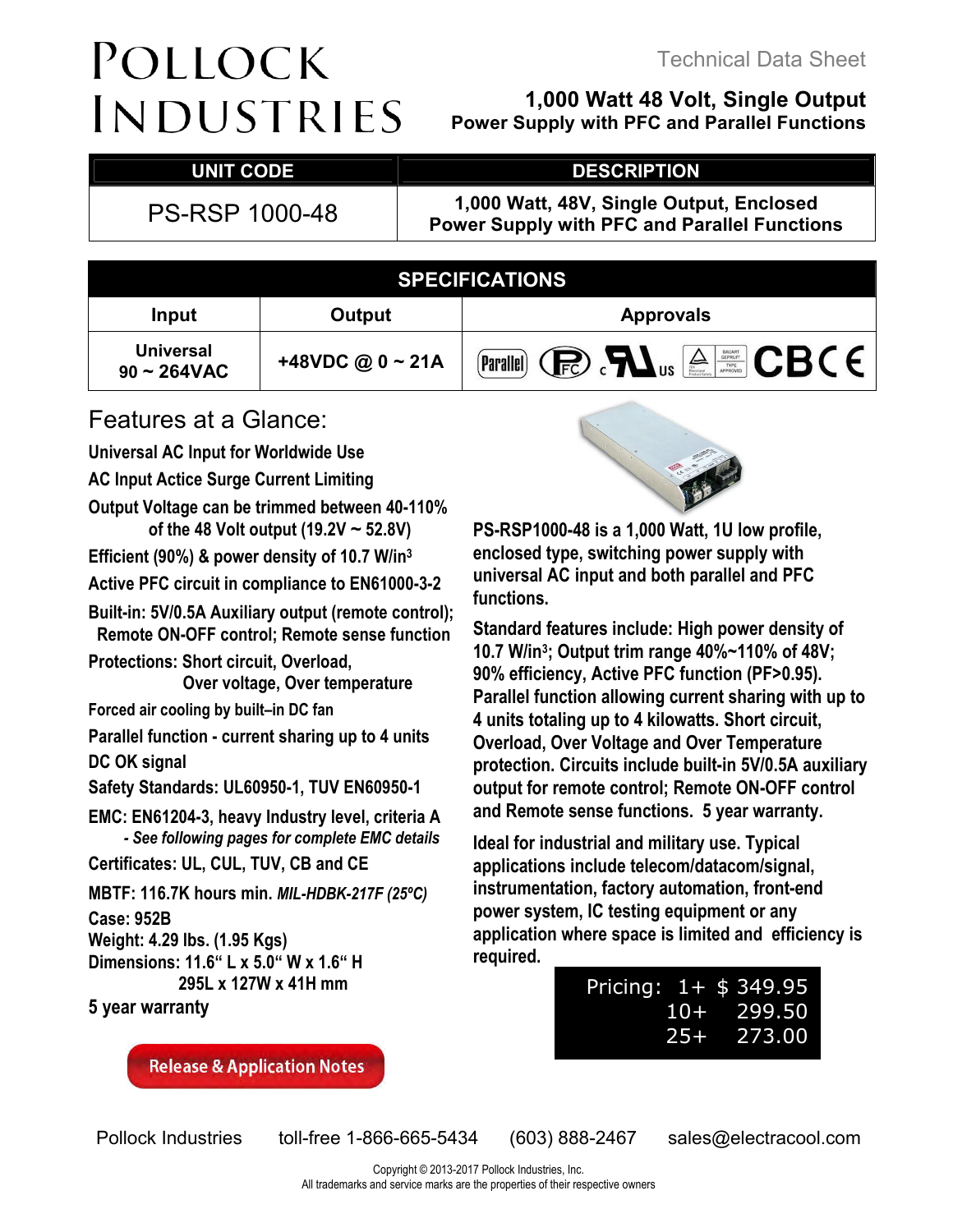



#### Dimension

| $\mathbf{1}$ $\mathbf{1}$ | W | $\star$ | H                        |  |
|---------------------------|---|---------|--------------------------|--|
|                           |   |         | 295 * 127 * 41 (1U) mm   |  |
|                           |   |         | 11.6 * 5 * 1.61(1U) inch |  |

#### ■ Features

- Universal AC input / Full range
- \* Built-in active PFC function
- High efficiency up to 90%
- \* Forced air cooling by built-in DC fan
- \* Output voltage programmable
- $\cdot$  Active current sharing up to 4000W (3+1)
- \* Built-in remote ON-OFF control / remote sense / auxiliary power / DC OK signal
- Protections: Short circuit / Overload / Over voltage / Over temperature
- Optional conformal coating
- \* 5 years warranty



#### Certificates

- Safety: UL/EN/IEC 60950-1
- $\cdot$  EMC: EN 55022 / 55024

#### ■ **Applications**

- Factory control or automation apparatus
- Test and measurement instrument
- Laser related machine
- Burn-in facility
- RF application

#### ■ **Description**

RSP-1000 is a 1KW single output enclosed type AC/DC power supply with 1U low profile. This series operates for 90~264VAC input voltage and offers the models with the DC output mostly demanded from the industry. Each model is cooled by the built-in fan with fan speed control, working for the temperature up to 60°C. Moreover, RSP-1000 provides vast design flexibility by equipping various built-in functions such as the output programming, active current sharing, remote ON-OFF control, auxiliary power, etc.

### ■ Model Encoding / Order Information



*File Name:RSP-1000-SPEC 2016-10-27*

Pollock Industries toll-free 1-866-665-5434 (603) 888-2467 sales@electracool.com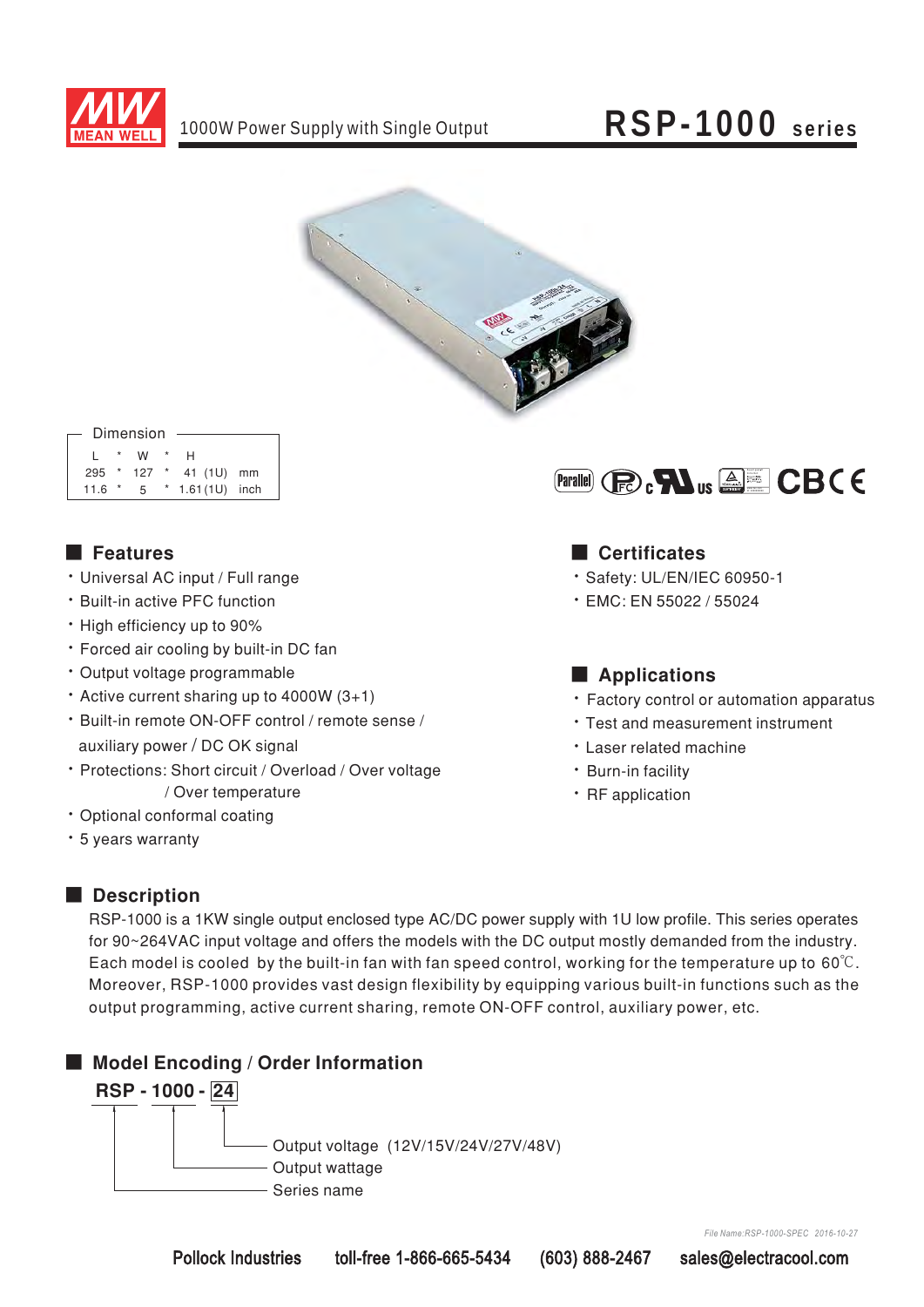

#### **SPECIFICATION**

| MODEL               |                                                                               | RSP-1000-12                                                      | RSP-1000-15              | RSP-1000-24                                                                                                                                                                                                                                                                                                       | RSP-1000-27          | RSP-1000-48                                      |
|---------------------|-------------------------------------------------------------------------------|------------------------------------------------------------------|--------------------------|-------------------------------------------------------------------------------------------------------------------------------------------------------------------------------------------------------------------------------------------------------------------------------------------------------------------|----------------------|--------------------------------------------------|
|                     | DC VOLTAGE                                                                    | 12V                                                              | <b>15V</b>               | <b>24V</b>                                                                                                                                                                                                                                                                                                        | 27V                  | 48V)                                             |
|                     | RATED CURRENT                                                                 | 60A                                                              | 50A                      | 40A                                                                                                                                                                                                                                                                                                               | 37A                  | 21A                                              |
|                     | <b>CURRENT RANGE</b>                                                          | $0 - 60A$                                                        | $0 - 50A$                | $0 - 40A$                                                                                                                                                                                                                                                                                                         | $0 - 37A$            | $0 - 21A$                                        |
|                     | <b>RATED POWER</b>                                                            | 720W                                                             | 750W                     | 960W                                                                                                                                                                                                                                                                                                              | 999W                 | 1008W                                            |
|                     | RIPPLE & NOISE (max.) Note.2 150mVp-p                                         |                                                                  | 150mVp-p                 | 150mVp-p                                                                                                                                                                                                                                                                                                          | 150mVp-p             | 150mVp-p                                         |
| OUTPUT              | <b>VOLTAGE ADJ. RANGE</b>                                                     | $10 - 13.5V$                                                     | $13.5 - 16.5V$           | $20 - 26.4V$                                                                                                                                                                                                                                                                                                      | $24 - 30V$           | $43 - 55V$                                       |
|                     | <b>VOLTAGE TOLERANCE Note.3</b>                                               | ±1.0%                                                            | ±1.0%                    | ±1.0%                                                                                                                                                                                                                                                                                                             | ±1.0%                | ±1.0%                                            |
|                     | LINE REGULATION                                                               | ±0.5%                                                            | ±0.5%                    | ±0.5%                                                                                                                                                                                                                                                                                                             | ±0.5%                | ±0.5%                                            |
|                     | <b>LOAD REGULATION</b>                                                        | ±0.5%                                                            | ±0.5%                    | ±0.5%                                                                                                                                                                                                                                                                                                             | ±0.5%                | ±0.5%                                            |
|                     | SETUP, RISE TIME                                                              | 300ms, 50ms at full load                                         |                          |                                                                                                                                                                                                                                                                                                                   |                      |                                                  |
|                     | HOLD UP TIME (Typ.)                                                           | 16ms/230VAC                                                      | 16ms/115VAC at full load |                                                                                                                                                                                                                                                                                                                   |                      |                                                  |
|                     | <b>VOLTAGE RANGE</b>                                                          | Note.5 $90 - 264$ VAC                                            | 127~370VDC               |                                                                                                                                                                                                                                                                                                                   |                      |                                                  |
|                     | <b>FREQUENCY RANGE</b>                                                        | $47 - 63$ Hz                                                     |                          |                                                                                                                                                                                                                                                                                                                   |                      |                                                  |
|                     | POWER FACTOR (Typ.)                                                           | 0.95/230VAC                                                      | 0.98/115VAC at full load |                                                                                                                                                                                                                                                                                                                   |                      |                                                  |
| <b>INPUT</b>        | EFFICIENCY (Typ.)                                                             | 83%                                                              | 85%                      | 88%                                                                                                                                                                                                                                                                                                               | 88%                  | 90%                                              |
|                     | AC CURRENT (Typ.)                                                             | 6A/230VAC<br>12A/115VAC                                          |                          |                                                                                                                                                                                                                                                                                                                   |                      |                                                  |
|                     | <b>INRUSH CURRENT (Typ.)</b>                                                  | 25A/115VAC<br>40A/230VAC                                         |                          |                                                                                                                                                                                                                                                                                                                   |                      |                                                  |
|                     | <b>LEAKAGE CURRENT</b>                                                        | <2.0mA / 240VAC                                                  |                          |                                                                                                                                                                                                                                                                                                                   |                      |                                                  |
|                     |                                                                               | 105 ~ 125% rated output power                                    |                          |                                                                                                                                                                                                                                                                                                                   |                      |                                                  |
|                     | OVERLOAD                                                                      |                                                                  |                          | Protection type : Constant current limiting, recovers automatically after fault condition is removed                                                                                                                                                                                                              |                      |                                                  |
| <b>PROTECTION</b>   |                                                                               | $13.8 - 16.8V$                                                   | $17 - 20.5V$             | $27.6 - 32.4V$                                                                                                                                                                                                                                                                                                    | $31 - 36.5V$         | $56.6 - 66.2V$                                   |
|                     | <b>OVER VOLTAGE</b>                                                           | Protection type: Shut down o/p voltage, re-power on to recover   |                          |                                                                                                                                                                                                                                                                                                                   |                      |                                                  |
|                     | <b>OVER TEMPERATURE</b>                                                       |                                                                  |                          | Shut down o/p voltage, recovers automatically after temperature goes down                                                                                                                                                                                                                                         |                      |                                                  |
|                     | OUTPUT VOLTAGE PROGRAMMABLE(PV)                                               |                                                                  |                          | Adjustment of output voltage is allowable to 40 ~ 110% of nominal output voltage. Please refer to the Function Manual.                                                                                                                                                                                            |                      |                                                  |
|                     | <b>CURRENT SHARING</b>                                                        | Up to 4000W or (3+1) units. Please refer to the Function Manual. |                          |                                                                                                                                                                                                                                                                                                                   |                      |                                                  |
| <b>FUNCTION</b>     | <b>AUXILIARY POWER</b>                                                        | 5V @ 0.5A (+5%, -8%)                                             |                          |                                                                                                                                                                                                                                                                                                                   |                      |                                                  |
|                     | REMOTE ON-OFF CONTROL                                                         | Power ON : short                                                 |                          | Power OFF : open. Please refer to the Function Manual.                                                                                                                                                                                                                                                            |                      |                                                  |
|                     | <b>REMOTE SENSE</b>                                                           |                                                                  |                          | Compensate voltage drop on the load wiring up to 0.5V. Please refer to the Function Manual.                                                                                                                                                                                                                       |                      |                                                  |
|                     | DC OK SIGNAL                                                                  |                                                                  |                          | The TTL signal out, PSU turn on = $0 \sim 1V$ ; PSU turn off = $3.3 \sim 5.6V$ . Please refer to the Function Manual.                                                                                                                                                                                             |                      |                                                  |
|                     | <b>WORKING TEMP.</b>                                                          | -20 ~ +60°C (Refer to "Derating Curve")                          |                          |                                                                                                                                                                                                                                                                                                                   |                      |                                                  |
|                     | <b>WORKING HUMIDITY</b>                                                       | 20 - 90% RH non-condensing                                       |                          |                                                                                                                                                                                                                                                                                                                   |                      |                                                  |
| ENVIRONMENT         | STORAGE TEMP., HUMIDITY                                                       | $-40 - +85^{\circ}$ C, 10 ~ 95% RH                               |                          |                                                                                                                                                                                                                                                                                                                   |                      |                                                  |
|                     | TEMP. COEFFICIENT                                                             | $\pm$ 0.02%/°C (0 ~ 50°C)                                        |                          |                                                                                                                                                                                                                                                                                                                   |                      |                                                  |
|                     | <b>VIBRATION</b>                                                              | 10 ~ 500Hz, 2G 10min./1cycle, 60min. each along X, Y, Z axes     |                          |                                                                                                                                                                                                                                                                                                                   |                      |                                                  |
|                     | <b>SAFETY STANDARDS</b>                                                       | UL60950-1, TUV EN60950-1 approved                                |                          |                                                                                                                                                                                                                                                                                                                   |                      |                                                  |
|                     | WITHSTAND VOLTAGE                                                             | I/P-O/P:3KVAC I/P-FG:2KVAC O/P-FG:0.5KVAC                        |                          |                                                                                                                                                                                                                                                                                                                   |                      |                                                  |
|                     | <b>ISOLATION RESISTANCE</b>                                                   | I/P-O/P, I/P-FG, O/P-FG:100M Ohms / 500VDC / 25°C/ 70% RH        |                          |                                                                                                                                                                                                                                                                                                                   |                      |                                                  |
|                     |                                                                               | Parameter                                                        |                          | Standard<br>EN55022 (CISPR22) / EN55011 (CISPR11) Class B                                                                                                                                                                                                                                                         |                      | Test Level / Note                                |
|                     |                                                                               | Conducted<br>Radiated                                            |                          | EN55022 (CISPR22) / EN55011 (CISPR11)                                                                                                                                                                                                                                                                             | Class A              |                                                  |
|                     | <b>EMC EMISSION</b>                                                           | Harmonic Current                                                 |                          | EN61000-3-2                                                                                                                                                                                                                                                                                                       | -----                |                                                  |
|                     |                                                                               | Voltage Flicker                                                  |                          | EN61000-3-3                                                                                                                                                                                                                                                                                                       |                      |                                                  |
| <b>SAFETY &amp;</b> |                                                                               | EN55024, EN61204-3, EN61000-6-2                                  |                          |                                                                                                                                                                                                                                                                                                                   |                      |                                                  |
| EMC<br>(Note 4)     |                                                                               | Parameter                                                        |                          | Standard                                                                                                                                                                                                                                                                                                          |                      | Test Level / Note                                |
|                     |                                                                               | ESD                                                              |                          | EN61000-4-2                                                                                                                                                                                                                                                                                                       |                      | Level 3, 8KV air ; Level 2, 4KV contact          |
|                     |                                                                               | Radiated                                                         |                          | EN61000-4-3                                                                                                                                                                                                                                                                                                       | Level 3              |                                                  |
|                     |                                                                               | EFT / Burst                                                      |                          | EN61000-4-4                                                                                                                                                                                                                                                                                                       | Level 3              |                                                  |
|                     | <b>EMC IMMUNITY</b>                                                           | Surge                                                            |                          | EN61000-4-5                                                                                                                                                                                                                                                                                                       |                      | Level 4, 4KV/Line-Earth ; Level 3, 2KV/Line-Line |
|                     |                                                                               | Conducted                                                        |                          | EN61000-4-6                                                                                                                                                                                                                                                                                                       | Level 3              |                                                  |
|                     |                                                                               | Magnetic Field                                                   |                          | EN61000-4-8                                                                                                                                                                                                                                                                                                       | Level 4              |                                                  |
|                     |                                                                               |                                                                  |                          |                                                                                                                                                                                                                                                                                                                   |                      | >95% dip 0.5 periods, 30% dip 25 peniods,        |
|                     |                                                                               | Voltage Dips and Interruptions                                   |                          | EN61000-4-11                                                                                                                                                                                                                                                                                                      |                      | >95% interruptions 250 periods                   |
|                     | <b>MTBF</b>                                                                   | 313.1K hrs min.                                                  |                          | Telcordia SR-332 (Bellcore) ; 116.75K hrs min.                                                                                                                                                                                                                                                                    | MIL-HDBK-217F (25°C) |                                                  |
| <b>OTHERS</b>       | <b>DIMENSION</b>                                                              | 295*127*41mm (L*W*H)                                             |                          |                                                                                                                                                                                                                                                                                                                   |                      |                                                  |
|                     | <b>PACKING</b>                                                                | 1.95Kg; 6pcs/12.7Kg/1.15CUFT                                     |                          |                                                                                                                                                                                                                                                                                                                   |                      |                                                  |
| <b>NOTE</b>         |                                                                               |                                                                  |                          | 1. All parameters NOT specially mentioned are measured at 230VAC input, rated load and 25°C of ambient temperature.<br>2. Ripple & noise are measured at 20MHz of bandwidth by using a 12" twisted pair-wire terminated with a 0.1uf & 47uf parallel capacitor.                                                   |                      |                                                  |
|                     | 3. Tolerance: includes set up tolerance, line regulation and load regulation. |                                                                  |                          |                                                                                                                                                                                                                                                                                                                   |                      |                                                  |
|                     |                                                                               |                                                                  |                          | 4. The power supply is considered a component which will be installed into a final equipment. All the EMC tests are been executed by mounting the unit on<br>a 360mm*360mm metal plate with 1mm of thickness. The final equipment must be re-confirmed that it still meets EMC directives. For guidance on how to |                      |                                                  |
|                     |                                                                               |                                                                  |                          | perform these EMC tests, please refer to "EMI testing of component power supplies." (as available on http://www.meanwell.com)                                                                                                                                                                                     |                      |                                                  |
|                     |                                                                               |                                                                  |                          | 5. Derating may be needed under low input voltages. Please check the derating curve for more details.                                                                                                                                                                                                             |                      |                                                  |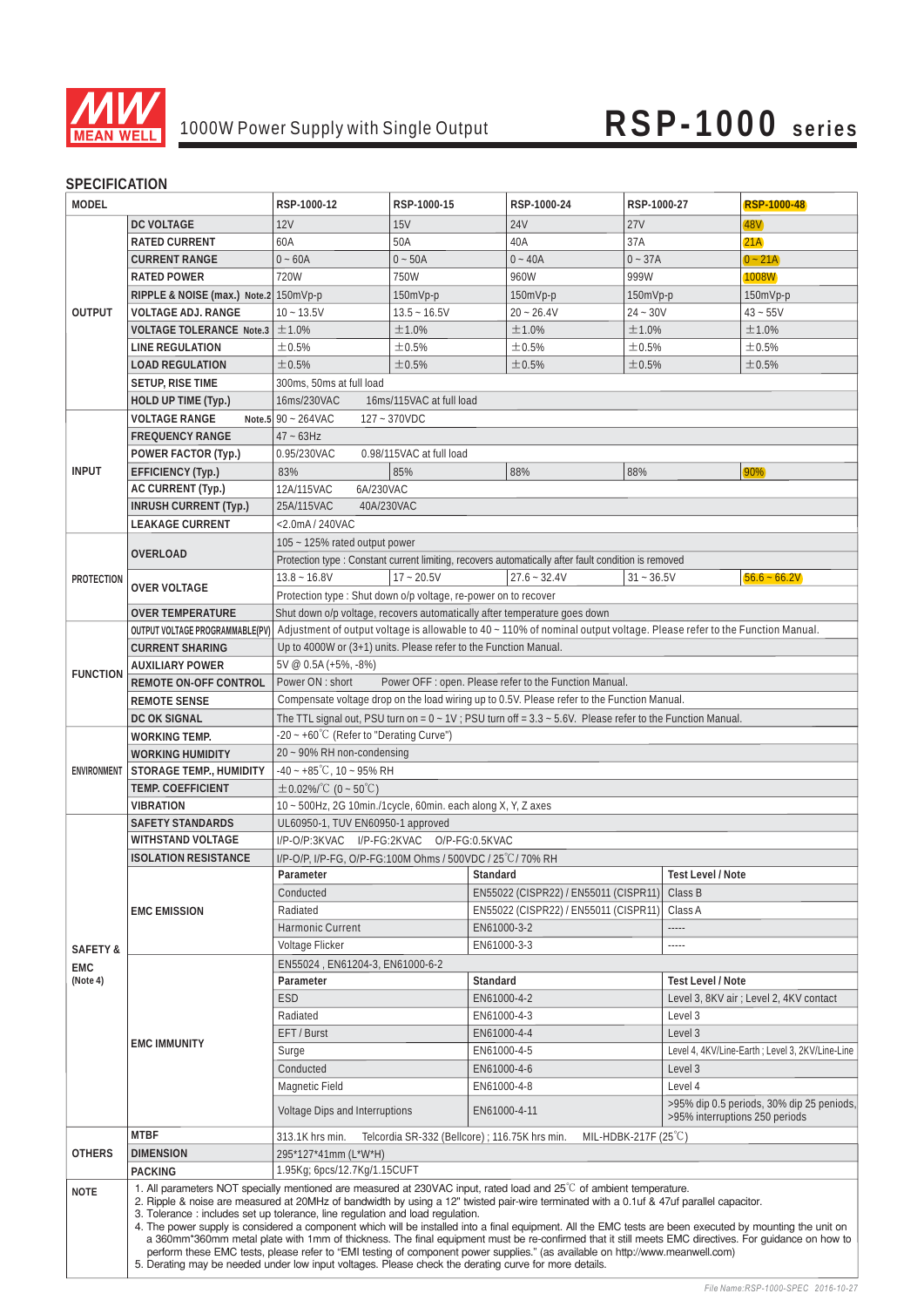

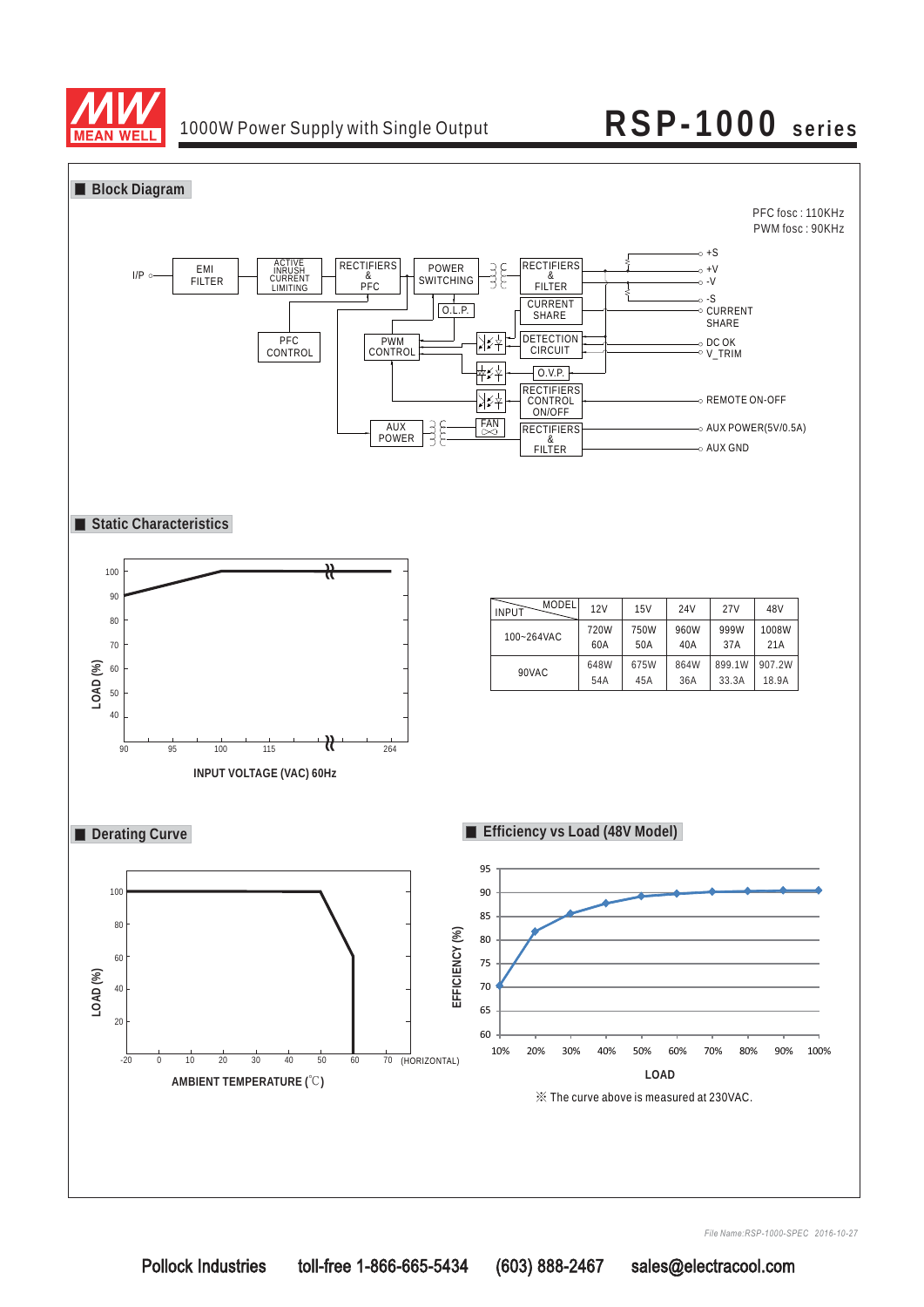

#### **Function Manual**

#### **1.Remote Sense**

※ The Remote Sense compensates voltage drop on the load wiring up to 0.5V



© The +S signal should be connected to the positive terminal of the load whereas -S signal to the negative terminal.

◎ This configuration is based on the assumption the Output Voltage Programming is not activated and power supply is ON.

Fig 1.1

#### **2.Remote ON-OFF Control**

※ The power supply can be turned ON-OFF indivicluaaly or along with other units by using the "Remote ON-OFF" function.

| Between Remote ON-OFF (pin6) and -S(pin2)                                                        | Power Supply Status                                                                     |           |                                                                                |
|--------------------------------------------------------------------------------------------------|-----------------------------------------------------------------------------------------|-----------|--------------------------------------------------------------------------------|
| Switch Short                                                                                     | ON                                                                                      |           |                                                                                |
| Switch Open                                                                                      | OFF                                                                                     |           |                                                                                |
| $\bigcirc$<br>O<br>œ<br>≂<br>0<br>$\ensuremath{\mathsf{+}}\ensuremath{\mathsf{V}}$<br>LOAD<br>W٨ | 11<br>12<br>2<br><b>REPORTER</b><br><del>.</del><br><b>CN50</b><br>$\cdot$ V<br>Fig 2.1 | 10<br>TB1 | PIN10 Vca<br>$PIN2-S$<br>PIN8 Vco<br>ୡ୶<br>Switch<br><b>PIN6 REMOTE ON-OFF</b> |

© The power supply is shipped, by factory default, with Remote ON-OFF(pin6) and -S(pin2) shorted by connector.

◎ When multiple power supplies need to turn ON/OFF simultaneously by Remote ON-OFF control, -S & -V, as well as +S & +V, on each power supply should be connected.

#### **3.DC\_OK signal**

- ※ "DC\_OK" is an open collector signal. It indicates the output status of the power supply. It can operate in two ways : One is sinking current from external TTL signal ; the other is sending out a TTL voltage signal.
- ◎ **Sinking current from external TTL signal:** The maximum sink current is 10mA and the maximum external voltage is 5.6V.

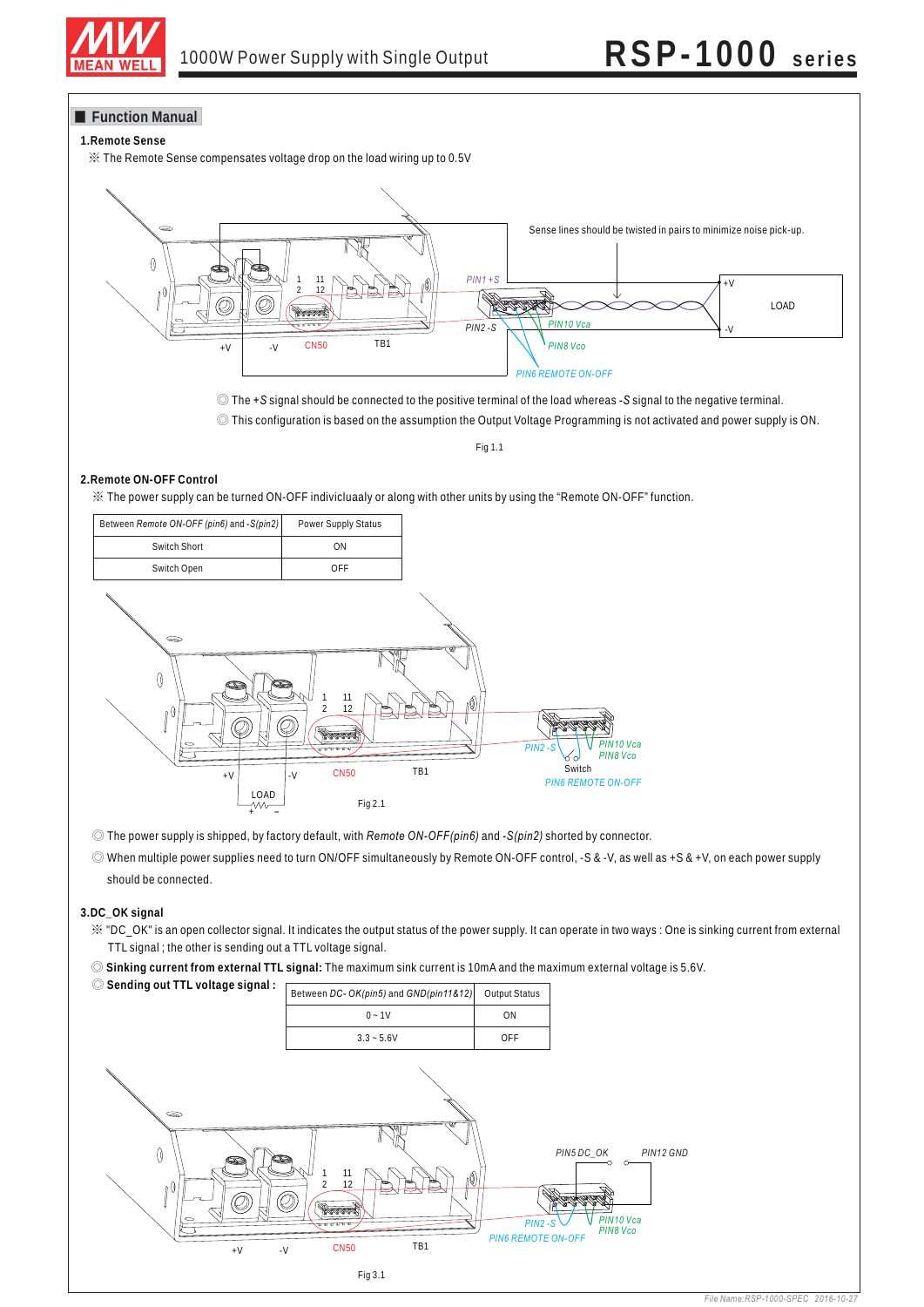

power supply will have no output.

### 1000W Power Supply with Single Output **RSP-1000 series**

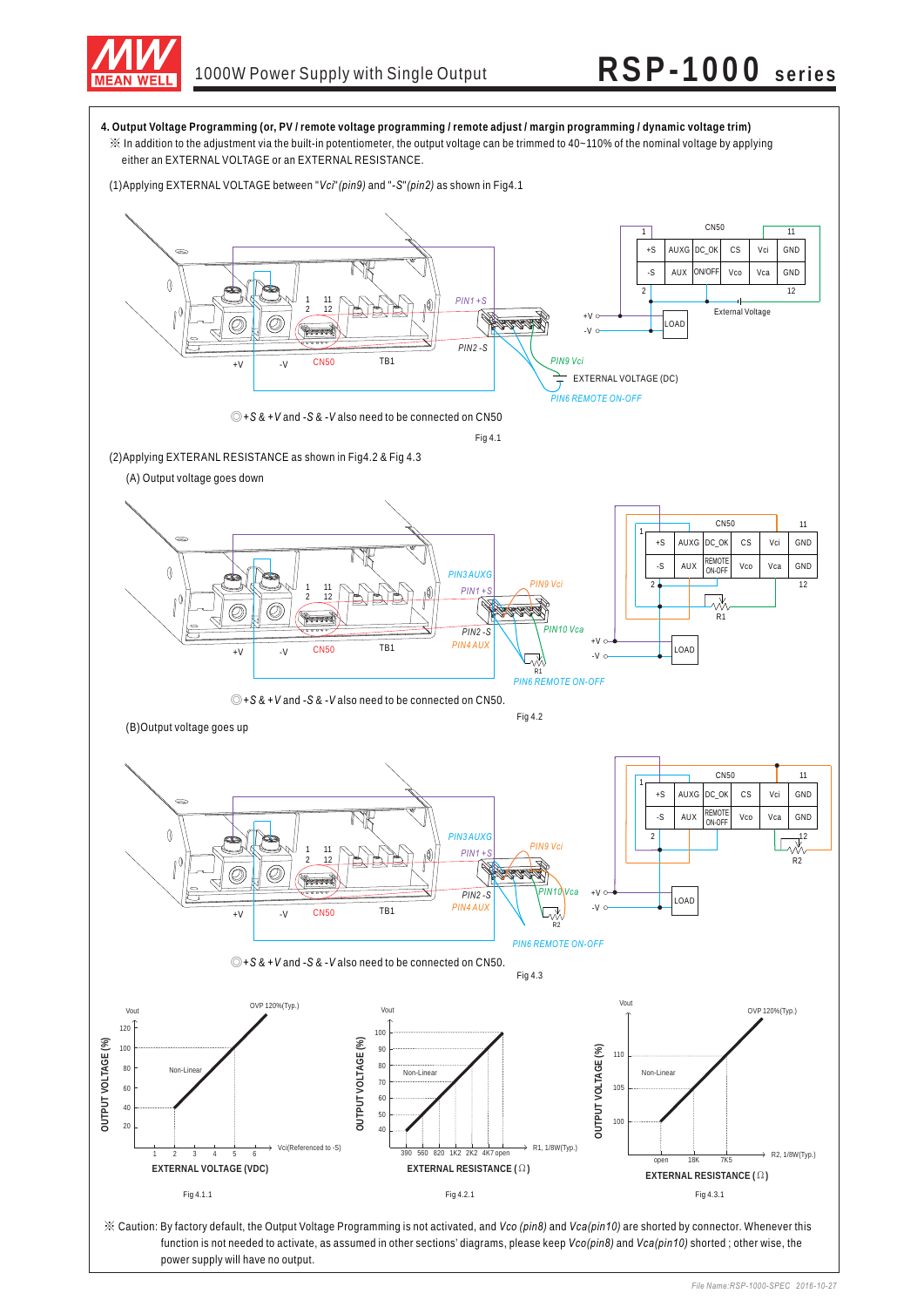

**5.Current Sharing with Remote Sense**

- RSP-1000 has the built-in active current sharing function and can be connected in parallel, up to 4 units, to provide higher output power as exhibited below :
- ※The power supplies should be paralleled using short and large diameter wiring and then connected to the load.
- ※ Difference of output voltages among parallel units should be less than 0.2V.
- ※ The total output current must not exceed the value determined by the following equation:
- Maximum output current at parallel operation=(Rated current per unit) $\times$ (Number of unit) $\times$ 0.9
- $\%$  When the total output current is less than 5% of the total rated current, or say (5% of Rated current per unit)  $\times$  (Number of unit) the current shared among units may not be fully balanced.



◎ +S,-S and CS are connected mutually in parallel.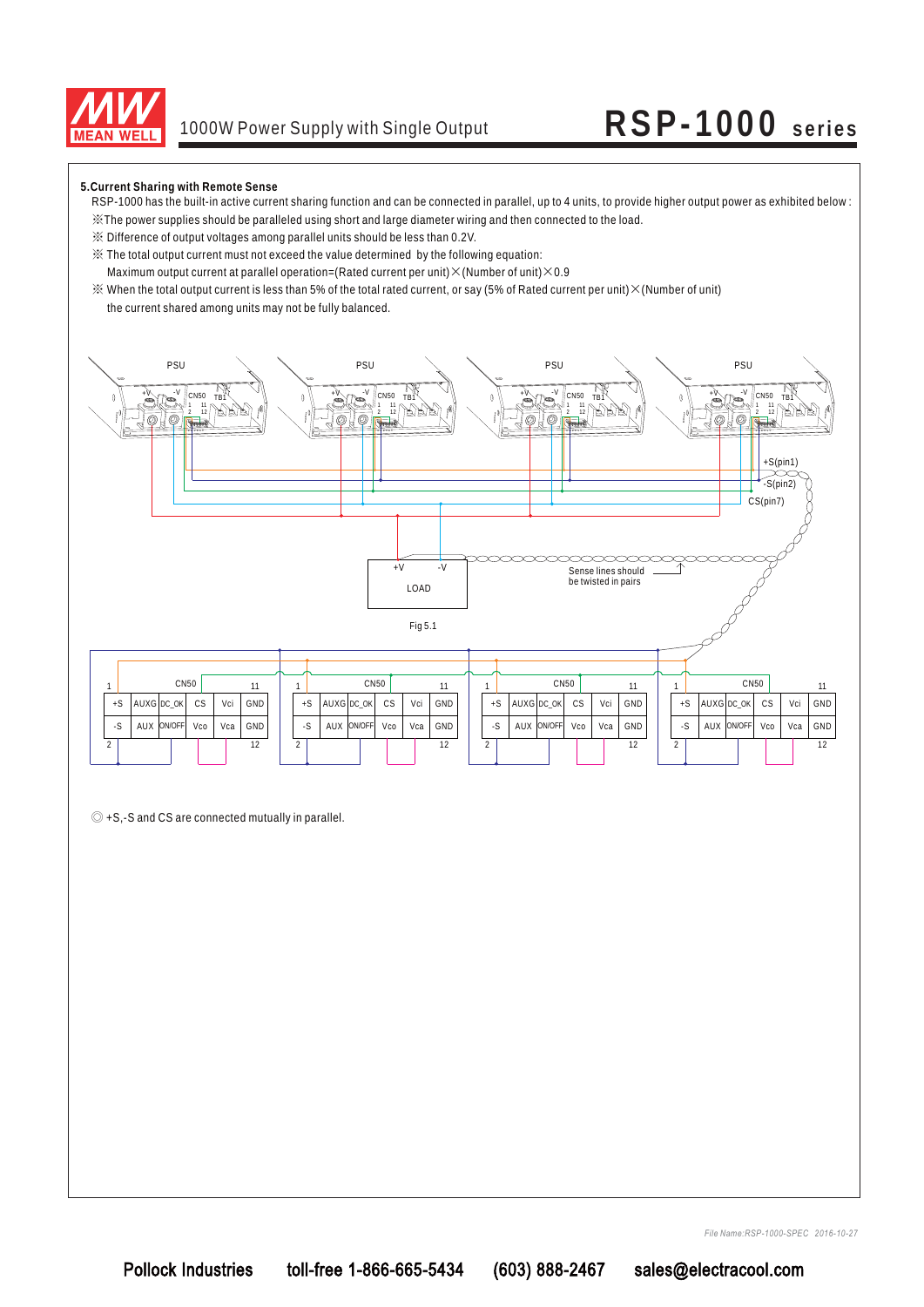